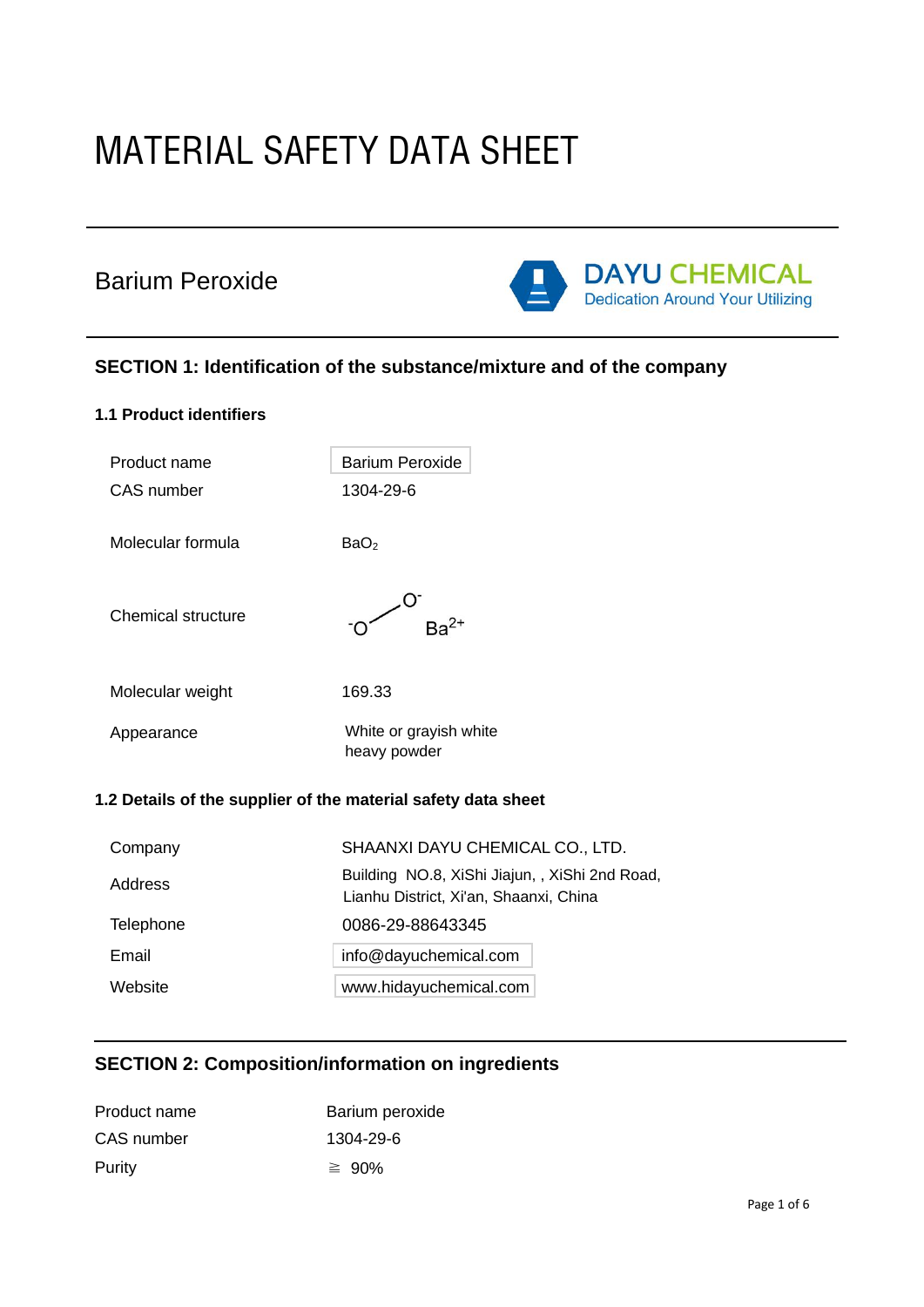## **SECTION 3: Hazards identification**

Hazard description: Risk Contact with combustible material may cause fire.

Irritating to eyes. Harmful by inhalation and if swallowed.

Swallowed

Accidental ingestion of the material may be harmful; animal experiments indicate that ingestion of less than 150 gram may be fatal or may produce serious damage to the health of the individual.

### **SECTION 4: First aid measures**

Description of first aid measures

General advice Consult a physician. Show this safety data sheet to the doctor in attendance.

If inhaled

If breathed in, move person into fresh air. If not breathing, give artificial respiration. Consult a physician.

In case of skin contact Wash off with soap and plenty of water. Consult a physician.

In case of eye contact Flush eyes with water as a precaution.

If swallowed Never give anything by mouth to an unconscious person. Rinse mouth with water. Consult a physician

## **SECTION 5: Firefighting measures**

Extinguishing media Suitable extinguishing media

Use water spray, alcohol-resistant foam, dry chemical or carbon dioxide. Special hazards arising from the substance or mixture Barium oxide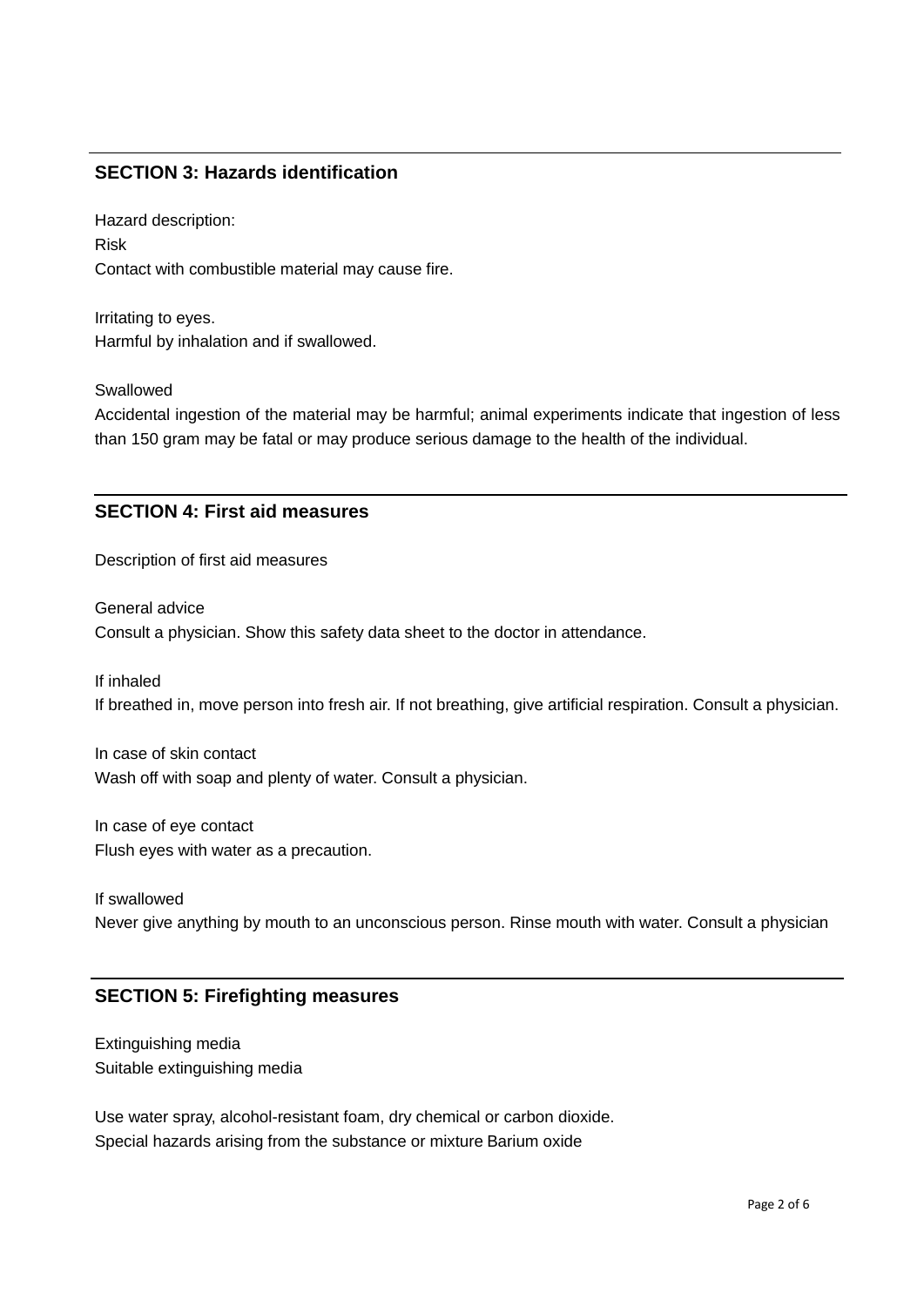Advice for firefighters Wear self contained breathing apparatus for firefighting if necessary.

Further information Use water spray to cool unopened containers.

## **SECTION 6: Accidental release measures**

Personal precautions, protective equipment and emergency procedures Use personal protective equipment. Avoid dust formation. Avoid breathing vapours, mist or gas. Ensure adequate ventilation. Evacuate personnel to safe areas. Avoid breathing dust.

Environmental precautions Do not let product enter drains.

Methods and materials for containment and cleaning up

Sweep up and shovel. Contain spillage, and then collect with an electrically protected vacuum cleaner or by wet-brushing and place in container for disposal according to local regulations (see section 13). Keep in suitable, closed containers for disposal.

## **SECTION 7: Handling and storage**

Precautions for safe handling Avoid contact with skin and eyes. Avoid formation of dust and aerosols. Provide appropriate exhaust ventilation at places where dust is formed. Keep away from sources of ignition No smoking. Keep away from heat and sources of ignition.

Conditions for safe storage, including any incompatibilities Store in cool place. Keep container tightly closed in a dry and well-ventilated place.

## **SECTION 8: Exposure controls/personal protection**

Exposure controls Appropriate engineering controls Handle in accordance with good industrial hygiene and safety practice. Wash hands before breaks and at the end of workday. Eye/face protection Safety glasses with side-shields conforming to EN166 Use equipment for eye protection tested.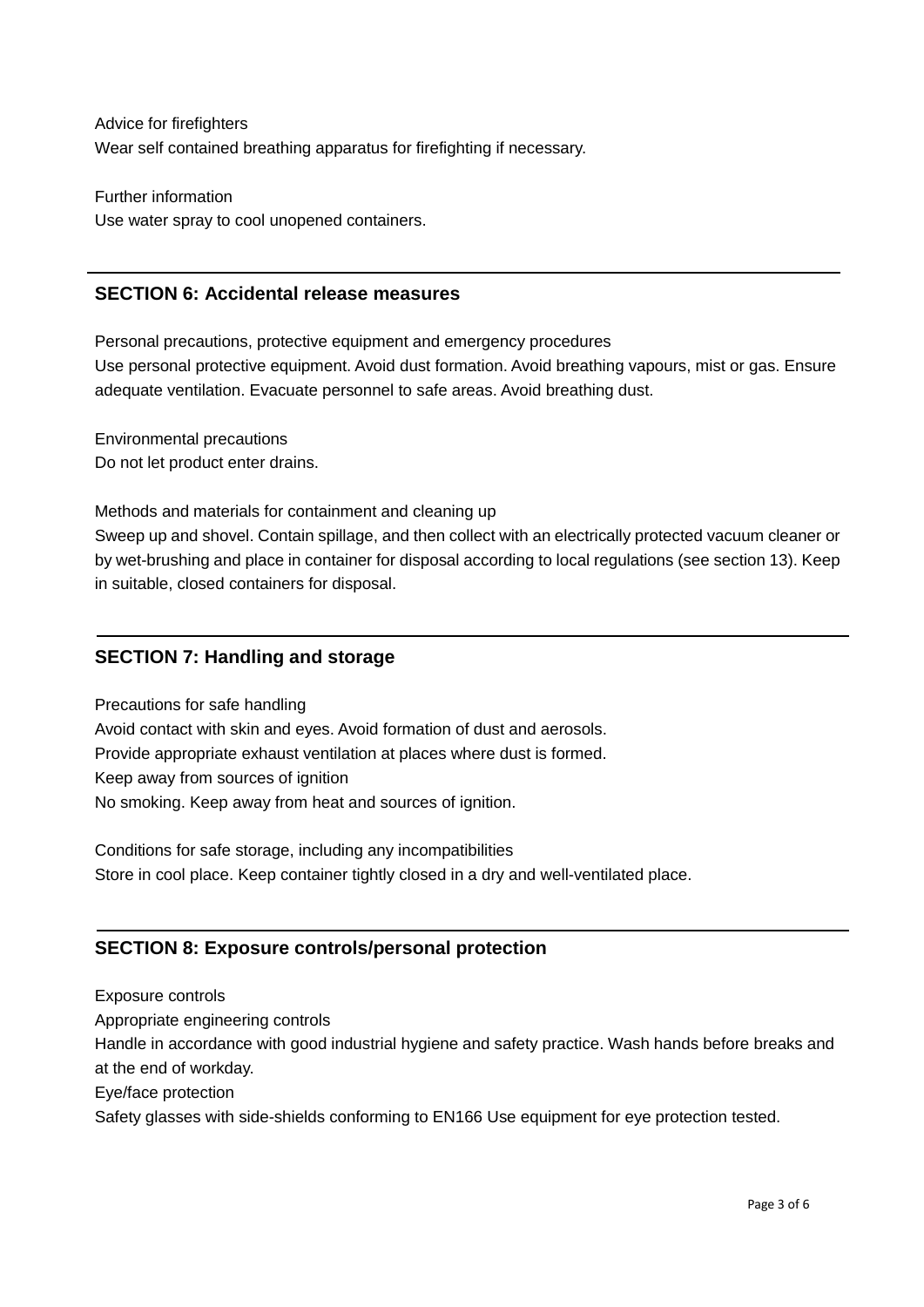#### Skin protection

Handle with gloves. Gloves must be inspected prior to use. Use proper glove removal technique (without touching glove's outer surface) to avoid skin contact with this product. Dispose of contaminated gloves after use in accordance with applicable laws and good laboratory practices. Wash and dry hands.

#### Body Protection

Complete suit protecting against chemicals, The type of protective equipment must be selected according to the concentration and amount of the dangerous substance at the specific workplace.

Respiratory protection use a full-face supplied air respirator. Control of environmental exposure Do not let product enter drains.

## **SECTION 9: Physical and chemical properties**

Appearance Form: white powder Odour no data available Odour Threshold no data available pH no data available Melting point/freezing point no data available Initial boiling point and boiling range no data available Flash point not applicable Evapouration rate no data available Flammability (solid, gas) no data available Upper/lower no data available

Other safety information no data available

## **SECTION 10: Stability and reactivity**

Reactivity no data available Chemical stability Stable under recommended storage conditions. Possibility of hazardous reactions no data available Conditions to avoid no data available Incompatible materials Strong bases, Powdered metals Hazardous decomposition products Other decomposition products - no data available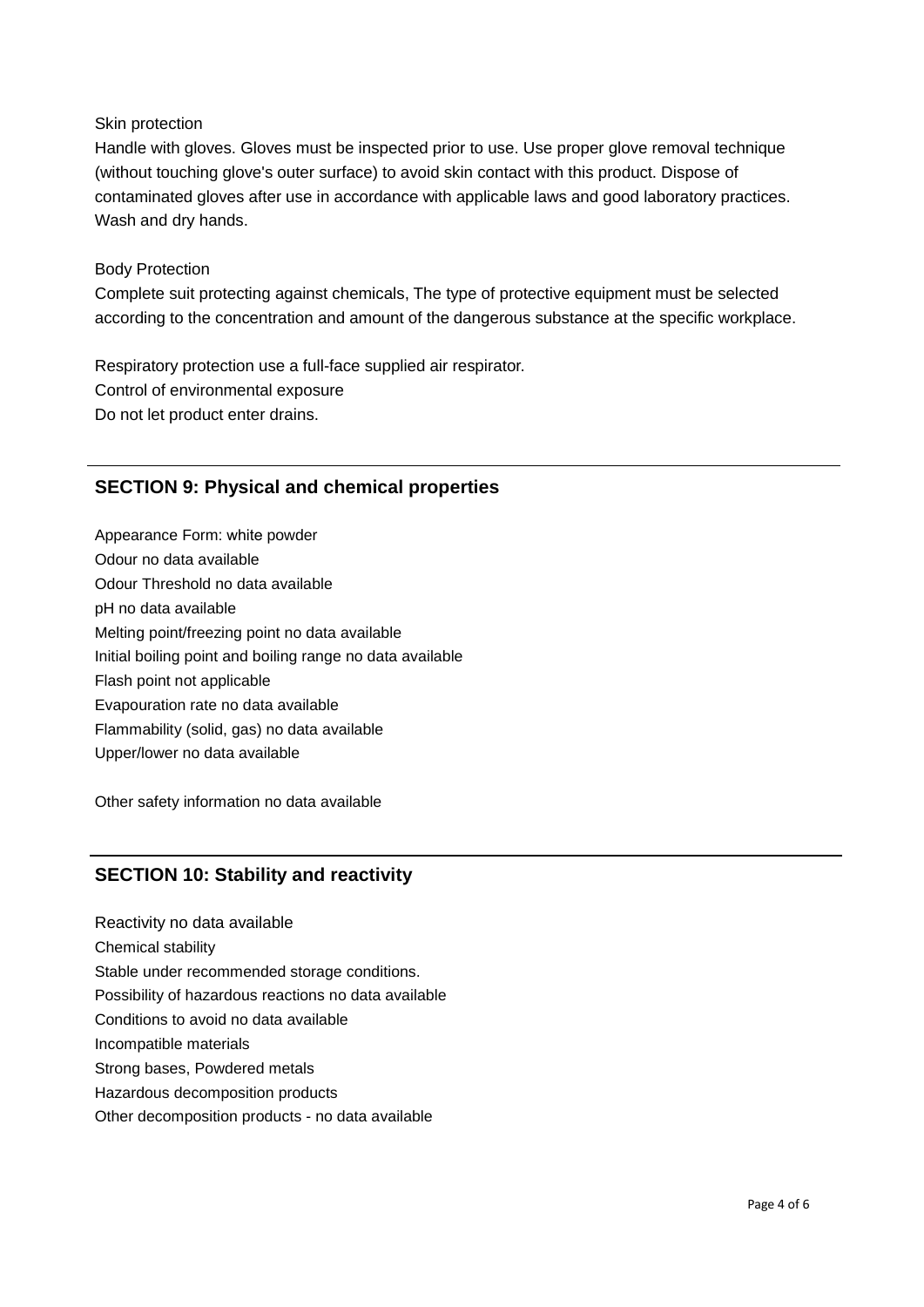## **SECTION 11: Toxicological information**

Information on toxicological effects Acute toxicity LD50 Subcutaneous - mouse - 50 mg/kg Skin corrosion/irritation no data available Serious eye damage/eye irritation no data available Respiratory or skin sensitisation no data available Germ cell mutagenicity no data available **Carcinogenicity** 

IARC: No component of this product present at levels greater than or equal to 0.1% is identified as probable, possible or confirmed human carcinogen by IARC. Reproductive toxicity no data available Specific target organ toxicity - single exposure no data available Specific target organ toxicity - repeated exposure no data available Aspiration hazard no data available

## **SECTION 12: Ecological information**

No information available.

## **SECTION 13: Disposal considerations**

Waste treatment methods

#### Product

Burn in a chemical incinerator equipped with an afterburner and scrubber but exert extra care in igniting as this material is highly flammable. Offer surplus and non-recyclable solutions to a licensed disposal company.

Contaminated packaging Dispose of as unused product.

## **SECTION 14: Transport information** UN number ADR/RID: 1449 IMDG: 1449